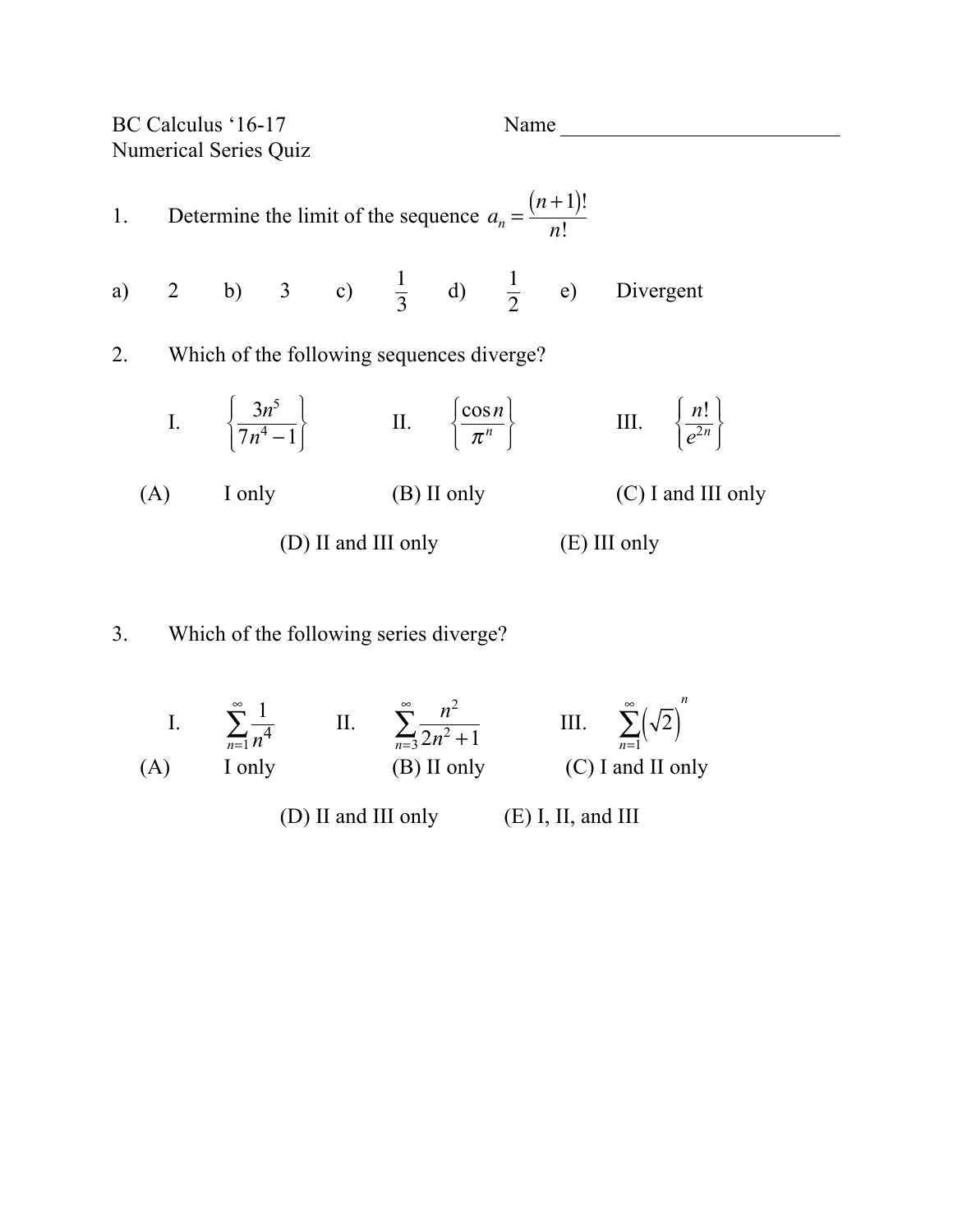4. Which of the following series converge?

I. 
$$
\sum_{n=1}^{\infty} \frac{n}{n+1}
$$
 II. 
$$
\sum_{n=3}^{\infty} \frac{\pi^n}{3^n}
$$
 III. 
$$
\sum_{n=1}^{\infty} \frac{1}{n\sqrt{n}}
$$
  
(A) I only (B) II only (C) III only (D) II and III only (E) I, II, and III

## 5. Which of the following series converge?

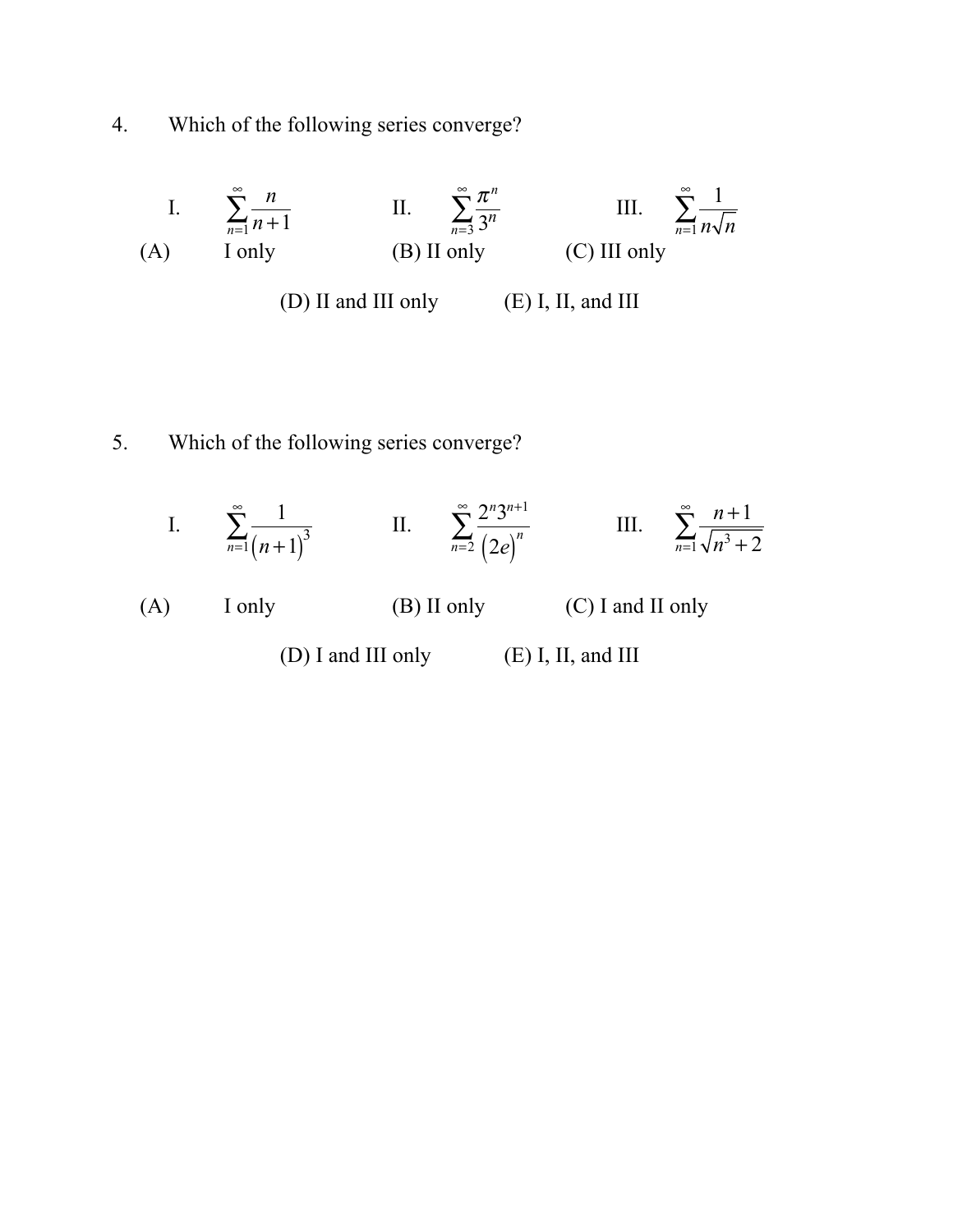6. Which of the following three tests will establish that the series  $\sum_{n=1}^{\infty} \frac{3}{n}$  $\sum_{n=1}^{\infty} n(n+2)$ ∞ ∑ converges?

I. Direct Comparison to  $\sum 3n^{-2}$ *n*=1 ∞ ∑ II. Limit Comparison to  $\sum n^{-2}$ *n*=1 ∞ ∑ III. Direct Comparison to  $\sum 3n^{-1}$ *n*=1 ∞ ∑

$$
(A) I only \t\t (B) II only
$$

(D) I and III only (E) I, II, and III

 $(C)$  I and II only

7. If 
$$
f(x) = \sum_{n=1}^{\infty} \left( (1 - \cos x)^2 \right)^n
$$
, then  $f\left( \frac{2\pi}{3} \right) =$   
\n(A) 2 (B)  $\frac{4}{3}$  (C)  $\frac{1}{2}$  (D)  $\frac{3}{2}$  (E) divergent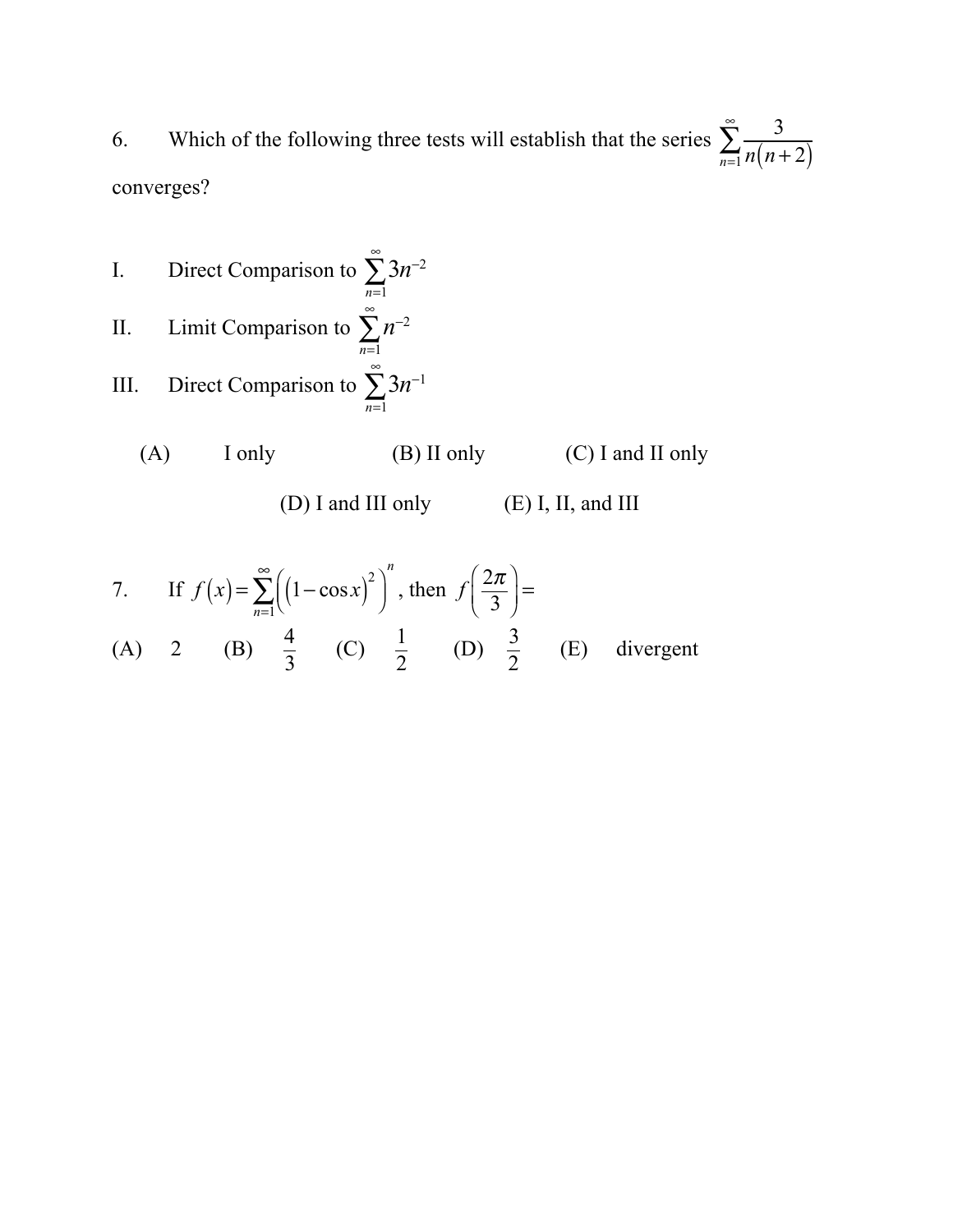8. Which of the following series is/are absolutely convergent?



(A) I only (B) II only (C) I and II only

(D) II and III only (E) I, II, and III

10. For what values of *k* do both  $\sum_{n=1}^{\infty} \frac{(-1)^{kn}}{2}$  $\sum_{n=1}$   $n^2$  $\sum_{n=1}^{\infty} \frac{(-1)^n}{n^2}$  and  $\sum_{n=1}^{\infty} \frac{k}{3}$  $\big($  $\overline{\mathcal{N}}$  $\overline{a}$  $\sum_{n=1}$  $\left(\overline{3}\right)$  $\sum_{n=1}^{\infty} \left(\frac{k}{3}\right)^n$  converges?

- $(A)$  2
- (B) 3
- $(C)$  4
- (D) 5
- (E) All real values of *k*